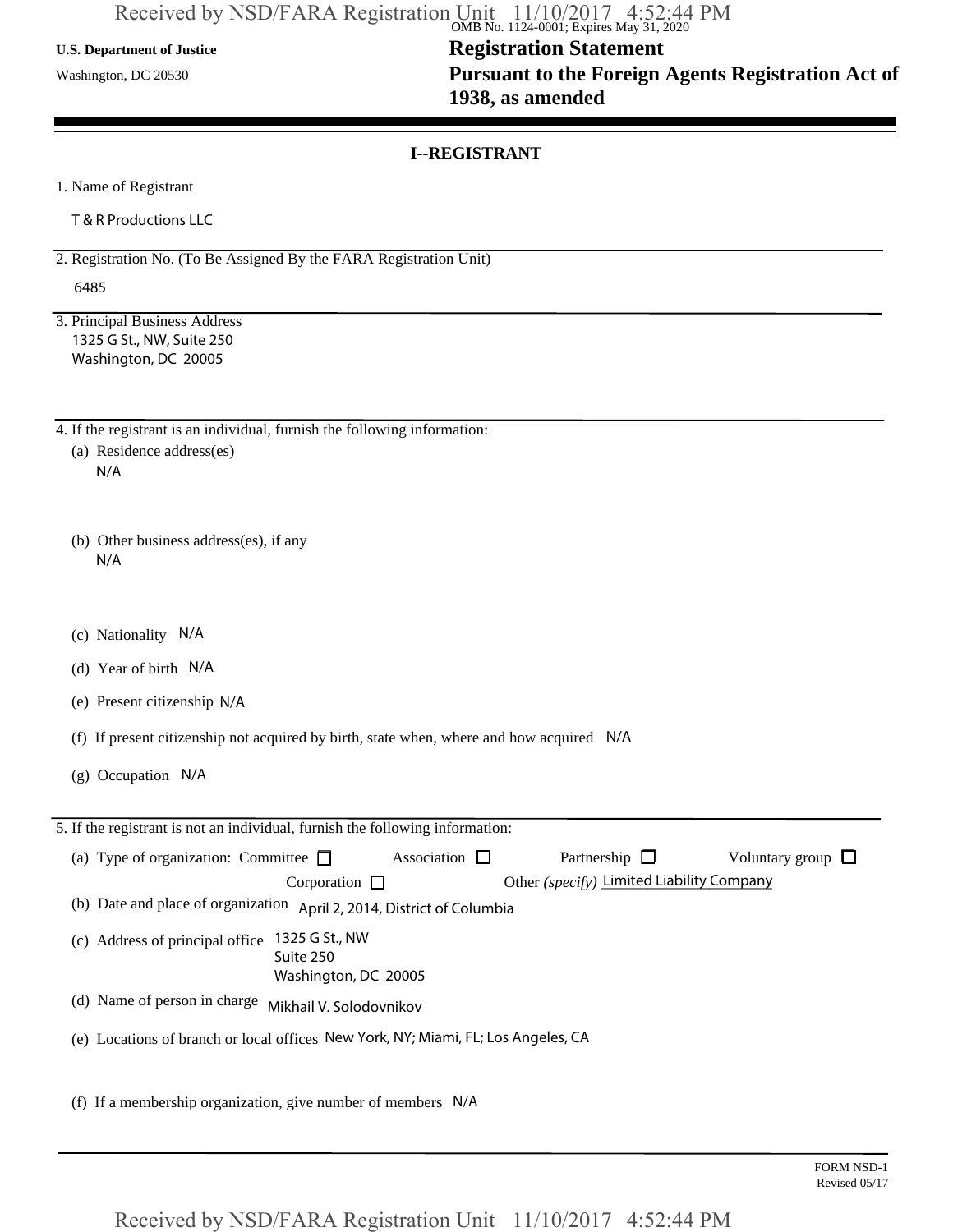(g) List all partners, officers, directors or persons performing the functions of an officer or director of the registrant.

| Name                    | Residence Address(es) | <b>Position</b>             |        | <b>Nationality</b> |
|-------------------------|-----------------------|-----------------------------|--------|--------------------|
| Mikhail V. Solodovnikov | Washington, DC        | General Manager (and Sole   | U.S.A. |                    |
|                         |                       | Member of Limited Liability |        |                    |
|                         |                       | Company)                    |        |                    |

 (h) Which of the above named persons renders services directly in furtherance of the interests of any of the foreign principals? Mikhail V. Solodovnikov

 (i) Describe the nature of the registrant's regular business or activity. Registrant produces news, talk shows, and entertainment video programs. The programs are predominantly distributed by other entities. Registrant has editorial control over these programs, and on-air talent is given reasonable creative discretion.

 (j) Give a complete statement of the ownership and control of the registrant. Registrant is wholly owned by Mikhail V. Solodovnikov as the sole member of the LLC. He formed the business in April of

2014 and has overall editorial control. Registrant produces the various shows pursuant to various commercial agreements with ANO (autonomous non-profit organization) TV-Novosti and one other television network. The production of shows remains under the independent editorial control of registrant. Registrant respectfully disagrees that FARA should apply.

6. List all employees who render services to the registrant directly in furtherance of the interests of any of the foreign principals in other than a clerical, secretarial, or in a related or similar capacity.

Mikhail V. Solodovnikov Washington, DC

Name Residence Address(es) Nature of Services As sole member of the LLC and General Manager, handles chief executive functions and editorial control functions; he respectfully disagrees that FARA should apply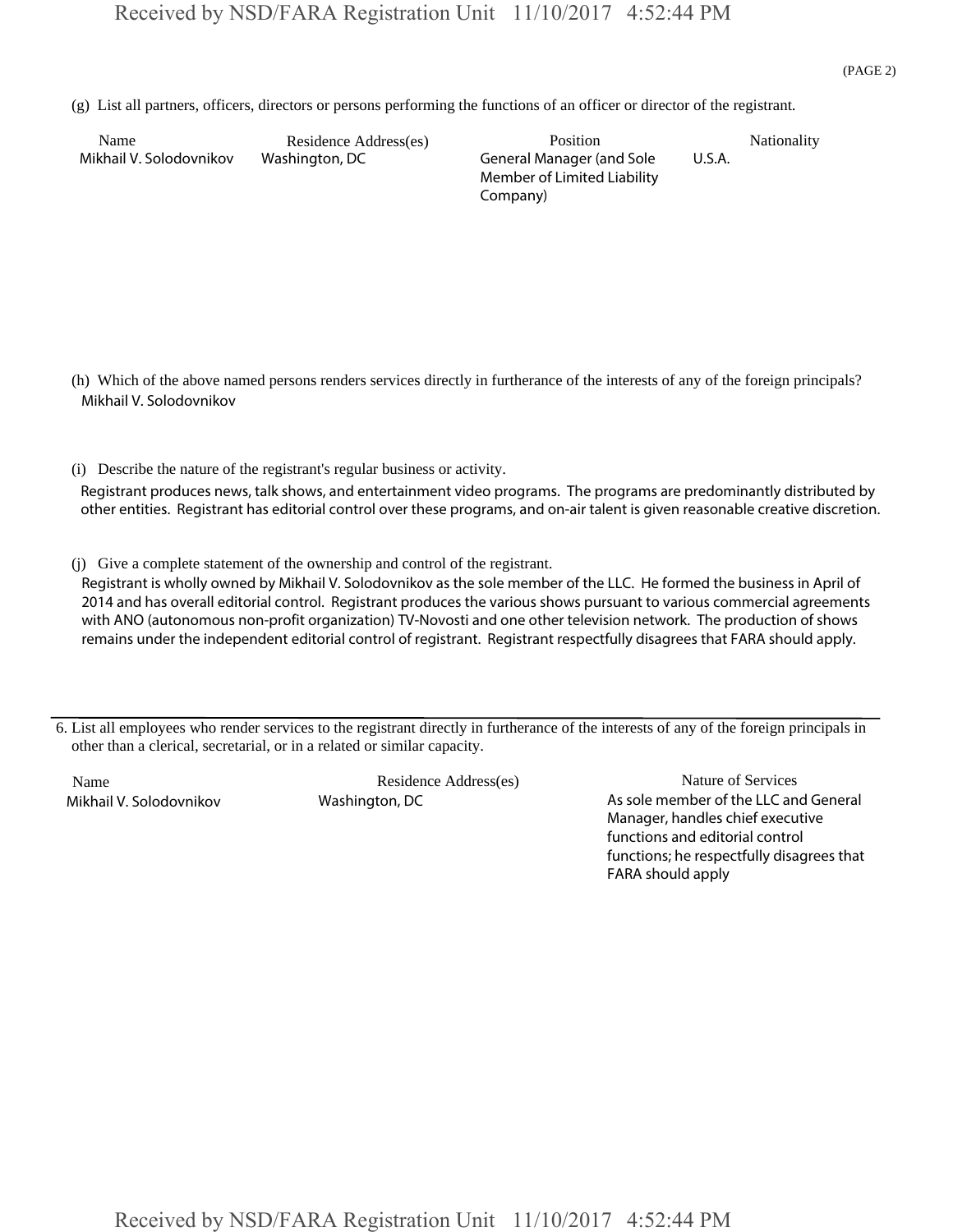### **II--FOREIGN PRINCIPAL**

7. List every foreign principal<sup>1</sup> for whom the registrant is acting or has agreed to act.

ANO TV-Novosti

Foreign Principal Principal Address(es)

111020 Borovaya St. 3 Moscow, Russian Federation

### **III--ACTIVITIES**

| 8. In addition to the activities described in any Exhibit B to this statement, will you engage or are you engaging now in activity on |         |                               |  |
|---------------------------------------------------------------------------------------------------------------------------------------|---------|-------------------------------|--|
| your own behalf which benefits any or all of your foreign principals?                                                                 | Yes 1 1 | $\overline{N}$ $\overline{N}$ |  |
| If yes, describe fully.                                                                                                               |         |                               |  |

### **IV--FINANCIAL INFORMATION**

#### 9. (a) **RECEIPTS-MONIES**

During the period beginning 60 days prior to the date of your obligation to register<sup>2</sup> to the time of filing this statement, did you receive from any foreign principal named in Item 7 any contribution, income, or money either as compensation or for disbursement or otherwise? Yes  $\times$  No  $\Box$ 

If yes, set forth below in the required detail and separately for each such foreign principal an account of such monies.<sup>3</sup>

ANO TV-Novosti 10/31/2017

Date Received

Foreign Principal **Purpose** Amount **Purpose** Amount **Purpose** Amount Payment for television production \$350,000 services pursuant to contract

\$350,000

Total

2 An agent must register within ten days of becoming an agent, and before acting as such.

3 A registrant is required to file an Exhibit D if he collects or receives contributions, loans, moneys, or other things of value for a foreign principal, as part of a fundraising campaign. There is no printed form for this exhibit. (See Rule 201(e), 28 C.F.R. § 5.201(e)).

<sup>1</sup> The term "foreign principal," as defined in Section 1(b) of the Act, includes a foreign government, foreign political party, foreign organization, foreign individual and, for the purpose of registration, an organization or an individual any of whose activities are directly or indirectly supervised, directed, controlled, financed, or subsidized in whole or in major part by a foreign government, foreign political party, foreign organization or foreign individual.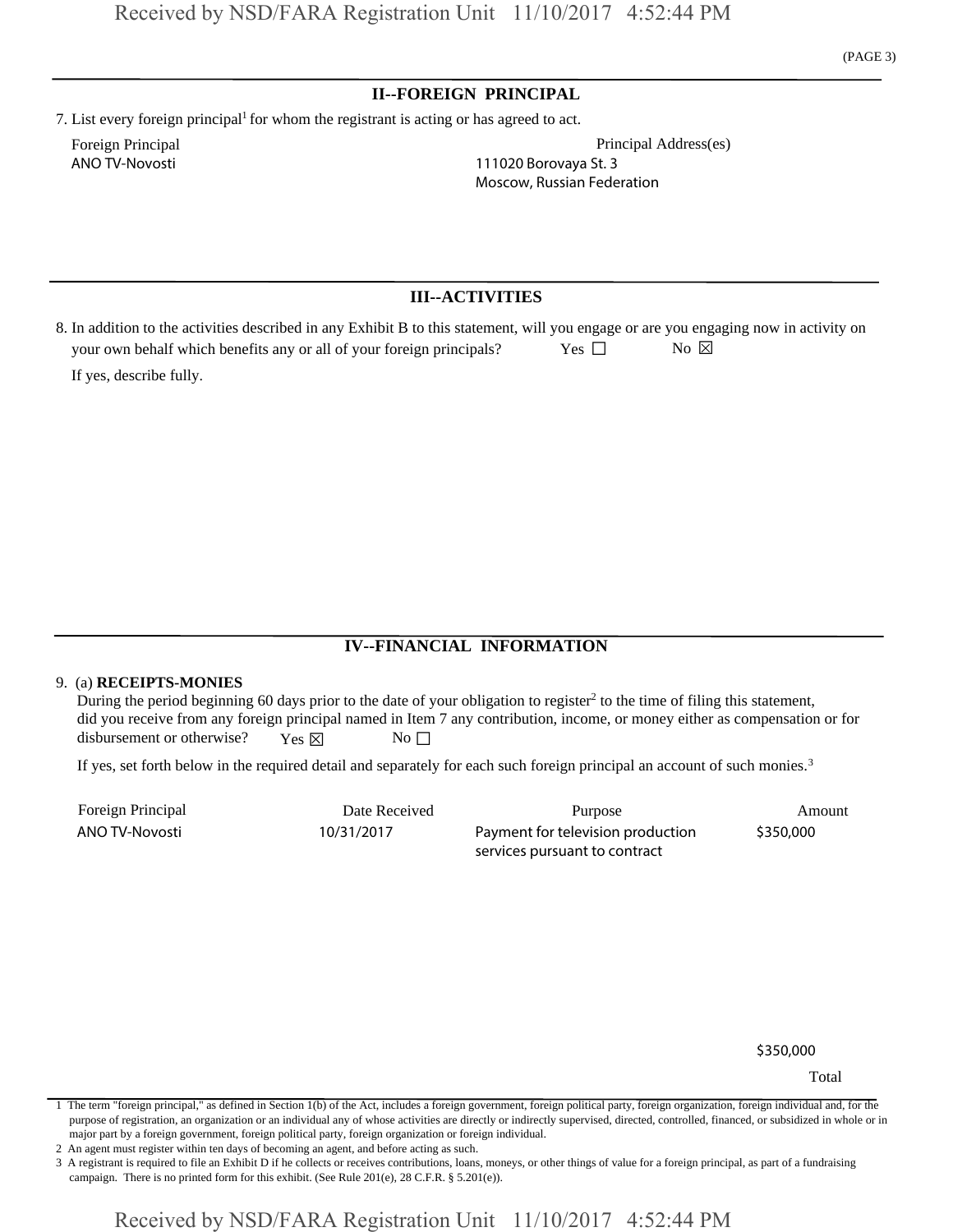| (b) RECEIPTS-THINGS OF VALUE<br>During the period beginning 60 days prior to the date of your obligation to register <sup>4</sup> to the time of filing this statement, did you<br>receive from any foreign principal named in Item 7 anything of value <sup>5</sup> other than money, either as compensation, or for<br>disbursement, or otherwise?<br>Yes $\Box$<br>No $\boxtimes$ |                                                        |                    |                                                                                                                                                                                                                                                                                                 |  |                         |
|--------------------------------------------------------------------------------------------------------------------------------------------------------------------------------------------------------------------------------------------------------------------------------------------------------------------------------------------------------------------------------------|--------------------------------------------------------|--------------------|-------------------------------------------------------------------------------------------------------------------------------------------------------------------------------------------------------------------------------------------------------------------------------------------------|--|-------------------------|
| If yes, furnish the following information:                                                                                                                                                                                                                                                                                                                                           |                                                        |                    |                                                                                                                                                                                                                                                                                                 |  |                         |
| Foreign Principal                                                                                                                                                                                                                                                                                                                                                                    |                                                        | Date Received      | Thing of Value                                                                                                                                                                                                                                                                                  |  | Purpose                 |
|                                                                                                                                                                                                                                                                                                                                                                                      |                                                        |                    |                                                                                                                                                                                                                                                                                                 |  |                         |
|                                                                                                                                                                                                                                                                                                                                                                                      |                                                        |                    |                                                                                                                                                                                                                                                                                                 |  |                         |
|                                                                                                                                                                                                                                                                                                                                                                                      |                                                        |                    |                                                                                                                                                                                                                                                                                                 |  |                         |
| 10. (a) DISBURSEMENT-MONIES                                                                                                                                                                                                                                                                                                                                                          |                                                        |                    |                                                                                                                                                                                                                                                                                                 |  |                         |
| During the period beginning 60 days prior to the date of your obligation to register <sup>6</sup> to the time of filing this statement, did you<br>spend or disburse any money in furtherance of or in connection with your activities on behalf of any foreign principal named in<br>Item 7?<br>Yes <b>⊠</b><br>No $\square$                                                        |                                                        |                    |                                                                                                                                                                                                                                                                                                 |  |                         |
| If yes, set forth below in the required detail and separately for each such foreign principal named including monies transmitted,<br>if any, to each foreign principal.                                                                                                                                                                                                              |                                                        |                    |                                                                                                                                                                                                                                                                                                 |  |                         |
| Date<br>Various dates                                                                                                                                                                                                                                                                                                                                                                | Various employees and regular<br>vendors of registrant | To Whom            | Purpose<br>To produce news programs and talk shows Various; see<br>that can be distributed in the USA and                                                                                                                                                                                       |  | Amount<br>Attachment #1 |
|                                                                                                                                                                                                                                                                                                                                                                                      |                                                        |                    | globally                                                                                                                                                                                                                                                                                        |  |                         |
|                                                                                                                                                                                                                                                                                                                                                                                      |                                                        |                    |                                                                                                                                                                                                                                                                                                 |  |                         |
| (b) DISBURSEMENTS-THINGS OF VALUE<br>principal named in Item 7?                                                                                                                                                                                                                                                                                                                      | Yes $\square$                                          | $No \nvert \nabla$ | During the period beginning 60 days prior to the date of your obligation to register <sup>7</sup> to the time of filing this statement, did you<br>dispose of any thing of value <sup>8</sup> other than money in furtherance of or in connection with your activities on behalf of any foreign |  |                         |
| If yes, furnish the following information:                                                                                                                                                                                                                                                                                                                                           |                                                        |                    |                                                                                                                                                                                                                                                                                                 |  |                         |
| Date                                                                                                                                                                                                                                                                                                                                                                                 | Recipient                                              | Foreign Principal  | Thing of Value                                                                                                                                                                                                                                                                                  |  | Purpose                 |

### (c) **DISBURSEMENTS-POLITICAL CONTRIBUTIONS**

During the period beginning 60 days prior to the date of your obligation to register<sup>9</sup> to the time of filing this statement, did you, the registrant, or any short form registrant, make any contribution of money or other thing of value from your own funds and on your own behalf in connection with an election to any political office or in connection with any primary election, convention, or caucus held to select candidates for any political office? Yes  $\square$  No  $\boxtimes$ 

If yes, furnish the following information:

| Date | Amount or Thing of Value | Political Organization or Candidate | <b>Location of Event</b> |
|------|--------------------------|-------------------------------------|--------------------------|
|------|--------------------------|-------------------------------------|--------------------------|

4, 6, 7 and 9 See Footnote 2, on page 3.

5 and 8 Things of value include but are not limited to gifts, interest free loans, expense free travel, favored stock purchases, exclusive rights, favored treatment over competitors, "kickbacks", and the like.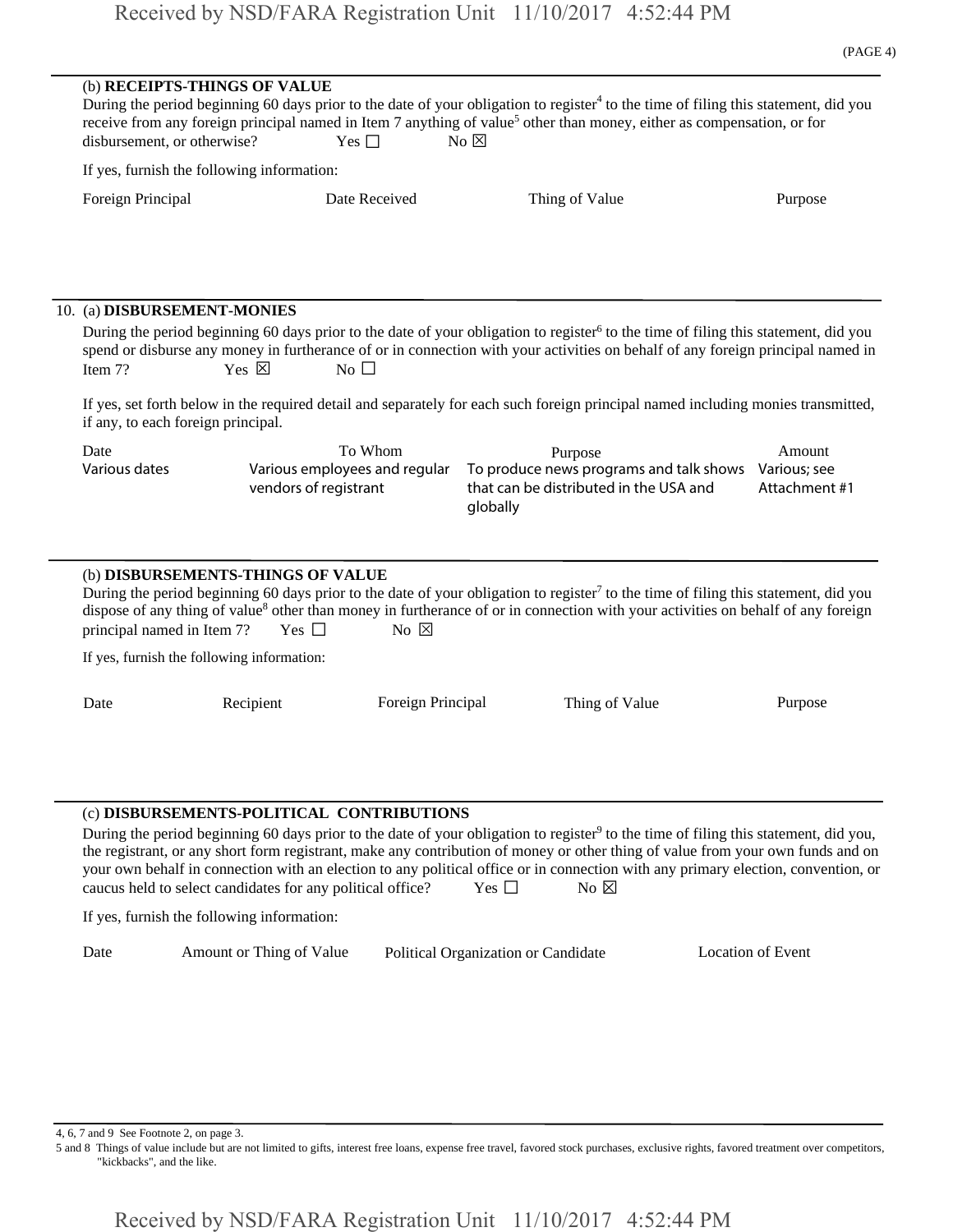# **V--INFORMATIONAL MATERIALS**<sup>10</sup>

| materials?<br>Yes $\boxtimes$                                                                                                                                                                      | $\overline{N_{0}}$ $\Box$                                                         | 11. Will the activities of the registrant on behalf of any foreign principal include the preparation or dissemination of informational                                                                                                                                                                                                                               |
|----------------------------------------------------------------------------------------------------------------------------------------------------------------------------------------------------|-----------------------------------------------------------------------------------|----------------------------------------------------------------------------------------------------------------------------------------------------------------------------------------------------------------------------------------------------------------------------------------------------------------------------------------------------------------------|
|                                                                                                                                                                                                    | IF YES, RESPOND TO THE REMAINING ITEMS IN THIS SECTION V.                         |                                                                                                                                                                                                                                                                                                                                                                      |
| 12. Identify each such foreign principal.<br><b>ANO TV-Novosti</b>                                                                                                                                 |                                                                                   |                                                                                                                                                                                                                                                                                                                                                                      |
| informational materials?                                                                                                                                                                           | Yes $\boxtimes$                                                                   | 13. Has a budget been established or specified sum of money allocated to finance your activities in preparing or disseminating<br>No $\square$<br>If yes, identify each such foreign principal, specify amount and for what period of time.                                                                                                                          |
|                                                                                                                                                                                                    |                                                                                   | Registrant negotiates various commercial agreements with ANO TV-Novosti for the payment amount the latter will<br>provide for the various shows to be produced. The amounts vary over the years. See Exhibit B.                                                                                                                                                      |
| No $\boxtimes$<br>Yes $\Box$                                                                                                                                                                       | If yes, furnish the names and addresses of such persons or firms.                 | 14. Will any public relations firms or publicity agents participate in the preparation or dissemination of such informational materials?                                                                                                                                                                                                                             |
|                                                                                                                                                                                                    |                                                                                   | 15. Activities in preparing or disseminating informational materials will include the use of the following:                                                                                                                                                                                                                                                          |
| $\boxtimes$ Radio or TV broadcasts<br>$\Box$ Advertising campaigns<br>$\Box$ Other (specify) $\Box$                                                                                                | $\Box$ Magazine or newspaper $\Box$ Motion picture films<br>$\Box$ Press releases | $\Box$ Letters or telegrams<br>$\Box$ Pamphlets or other publications $\Box$ Lectures or speeches                                                                                                                                                                                                                                                                    |
| <b>Electronic Communications</b><br>$\Box$ Email<br>$\boxtimes$ Social media website URL(s): YouTube                                                                                               |                                                                                   |                                                                                                                                                                                                                                                                                                                                                                      |
| 16. Informational materials will be disseminated among the following groups:<br>$\Box$ Public officials<br>$\Box$ Legislators<br>$\Box$ Government agencies<br>$\Box$ Newspapers<br>$\Box$ Editors |                                                                                   | $\Box$ Civic groups or associations<br>Libraries<br>$\Box$ Educational groups<br>$\Box$ Nationality groups                                                                                                                                                                                                                                                           |
| 17. Indicate language to be used in the informational materials:<br>$\boxtimes$ English                                                                                                            |                                                                                   | 10 The term informational materials includes any oral, visual, graphic, written, or pictorial information or matter of any kind, including that published by means of advertising,<br>books, periodicals, newspapers, lectures, broadcasts, motion pictures, or any means or instrumentality of interstate or foreign commerce or otherwise. Informational materials |
| filed pursuant to Section 4(b) of the Act.                                                                                                                                                         |                                                                                   | disseminated by an agent of a foreign principal as part of an activity in itself exempt from registration, or an activity which by itself would not require registration, need not be                                                                                                                                                                                |

Received by NSD/FARA Registration Unit 11/10/2017 4:52:44 PM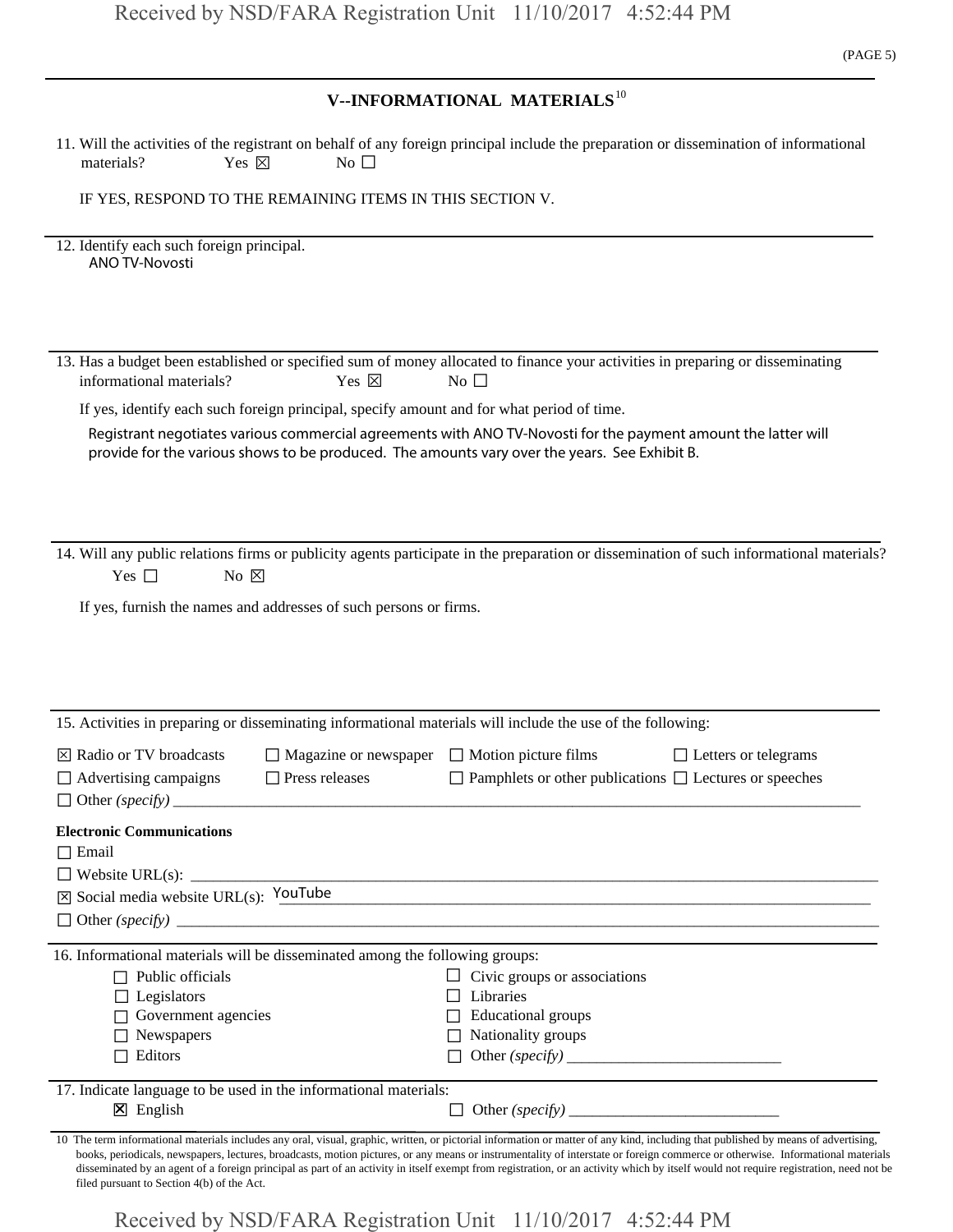### **VI--EXHIBITS AND ATTACHMENTS**

- 18. (a) The following described exhibits shall be filed with an initial registration statement:
	- *Exhibit A-* This exhibit, which is filed on Form NSD-3, sets forth the information required to be disclosed concerning each foreign principal named in Item 7.
	- *Exhibit B-* This exhibit, which is filed on Form NSD-4, sets forth the information concerning the agreement or understanding between the registrant and the foreign principal.
	- (b) An Exhibit C shall be filed when applicable. This exhibit, for which no printed form is provided, consists of a true copy of the charter, articles of incorporation, association, constitution, and bylaws of a registrant that is an organization. A waiver of the requirement to file an Exhibit C may be obtained for good cause shown upon written application to the Assistant Attorney General, National Security Division, U.S. Department of Justice, Washington, DC 20530. (See Rule 201(c) and (d)).
	- (c) An Exhibit D shall be filed when applicable. This exhibit, for which no printed form is provided, sets forth an account of money collected or received as a result of a fundraising campaign and transmitted for a foreign principal. (See Rule 201 (e)).

### **VII--EXECUTION**

In accordance with 28 U.S.C. § 1746, the undersigned swear(s) or affirm(s) under penalty of perjury that he/she has (they have) read the information set forth in this registration statement and the attached exhibits and that he/she is (they are) familiar with the contents thereof and that such contents are in their entirety true and accurate to the best of his/her (their) knowledge and belief, except that the undersigned make(s) no representation as to truth or accuracy of the information contained in the attached Short Form Registration Statement(s), if any, insofar as such information is not within his/her (their) personal knowledge.

(Date of signature) (Print or type name under each signature or provide electronic signature<sup>11</sup>)

November 10, 2017 *November 10, 2017 is the structure of the structure of the structure of the structure of the structure of the structure of the structure of the structure of the structure of the structure of the stru* 

11 This statement shall be signed by the individual agent, if the registrant is an individual, or by a majority of those partners, officers, directors or persons performing similar functions, if the registrant is an organization, except that the organization can, by power of attorney, authorize one or more individuals to execute this statement on its behalf.